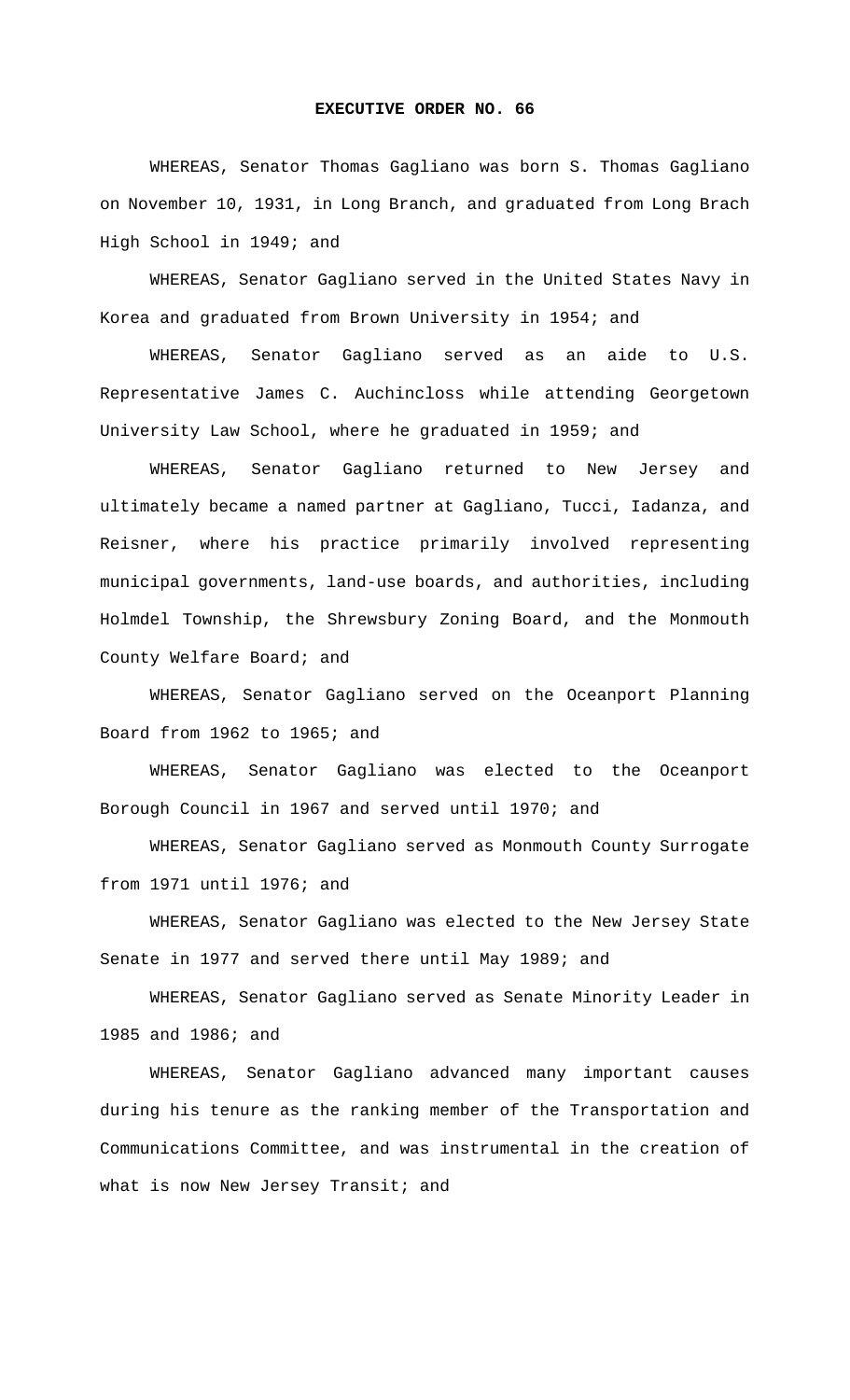WHEREAS, Senator Gagliano was appointed Executive Director of New Jersey Transit, where he served from 1989 until 1991; and

WHEREAS, Senator Gagliano continued to work on behalf of New Jersey after his retirement from government service in 1991 by forming and serving as the president of the Jersey Shore Partnership, a public-private partnership whose goal is to initiate a stable source of funding for coastal protection and provide for other Jersey Shore enhancement; and

WHEREAS, Senator Gagliano was a beloved husband, father, and grandfather, whose presence will be missed by his family, his friends, his colleagues, and by the people of New Jersey whom he served well; and

WHEREAS, it is with immense sadness that we mourn Senator Gagliano's passing, and extend our deepest sympathy to his family, friends, and colleagues; and

WHEREAS, it is appropriate to honor the exemplary character, outstanding achievements, and cherished memory of Senator Gagliano, and to mark his passing;

NOW, THEREFORE, I, PHILIP D. MURPHY, Governor of the State of New Jersey, by virtue of the authority vested in me by the Constitution and by the Statutes of this State, do hereby ORDER and DIRECT:

1. The flag of the United States of America and the flag of New Jersey shall be flown at half-staff at all State departments, offices, agencies, and instrumentalities during appropriate hours on Wednesday, April 17, 2019, in recognition and mourning of a committed public servant, Senator Thomas Gagliano.

2